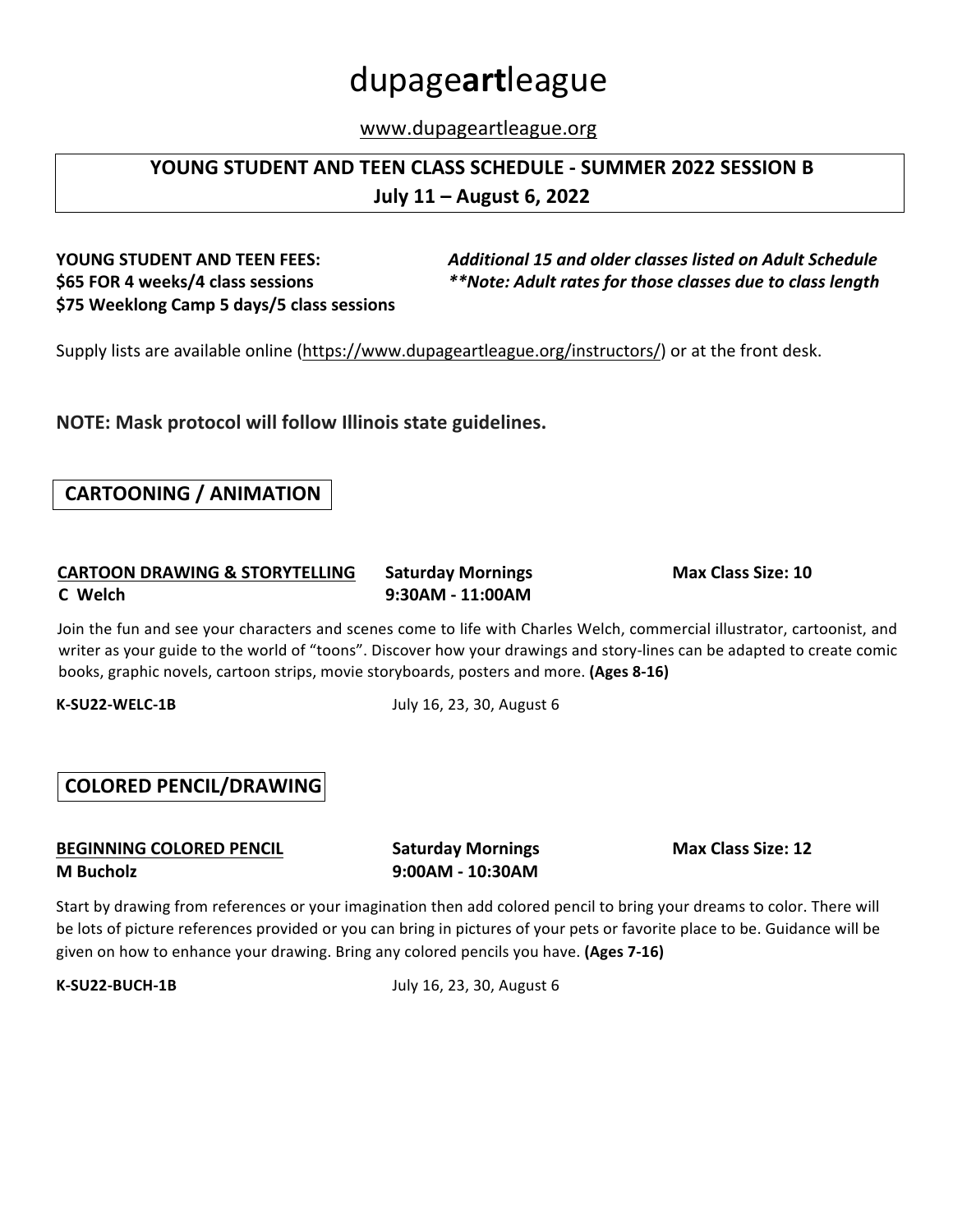### **NORTHSIDE PARK SKETCHERS Weeklong Camp Max Class Size: 15**

**J Zeuch 10:00AM - 11:30AM \$75 5 days/5 class sessions**

If you like the outdoors and love to draw and paint this is the class for you! We will sketch shapes, forms, and values that we find in the park such as sticks, rocks, and leaves. We will finish the week sketching shapes found in the landscape and transform our studies into watercolor paintings. No experience necessary. (Ages 7-13)

\$8 paid to the teacher for supplies including watercolor pad that the student keeps.

Class will meet at the covered picnic pavilion next to Northside Park playground. (In the event of severe weather a makeup date will be arranged.)

**K-SU22-ZEUC-1B** August 1, 2, 3, 4, 5 (meets daily for weeklong camp)

### **PAINTING**

### **AMAZING ACRYLICS Saturday Mornings Max Class Size: 12 M Bucholz 11:00AM - 12:30PM**

Start with a quick sketch on canvas and then learn to paint with fast drying acrylics. Color mixing and composition will be discussed. Reference photos will be available, or bring in photos of your pets, friends, or favorite places you have visited. **(Ages 7-16)**

**K-SU22- BUCH-2B** July 16, 23, 30, August 6

| <b>ACRYLICS PAINTING ART CAMP</b> | <b>Weeklong Camp</b> | <b>Max Class Size: 12</b>    |
|-----------------------------------|----------------------|------------------------------|
| <b>M</b> Bucholz                  | 4:30PM - 6:00PM      | \$75 5 days/5 class sessions |

Not just another acrylics painting class. Each day we will explore another aspect of art.

Day 1: Acrylics pouring paint.

Day 2: Collage and painting – add figures and pictures out of magazines, place beads and other found objects, add tissue and wrapping paper. The sky is the limit.

Day 3: Paint an animal or flower, making abstract art with swatches of bright colors.

Day 4: Balloon painting, allow the balloon to swizzle the paint.

Day 5: Using just the primary colors and dots of paint to make a firework painting on black canvas. Paint and brushes will be supplied. (Ages 6-15)

Supplies needed: One 8x10 or 11x14 canvas per day or canvas paper pad.

**K-SU22-BUCH-3B** July 11, 12, 13, 14, 15 (meets daily for weeklong camp)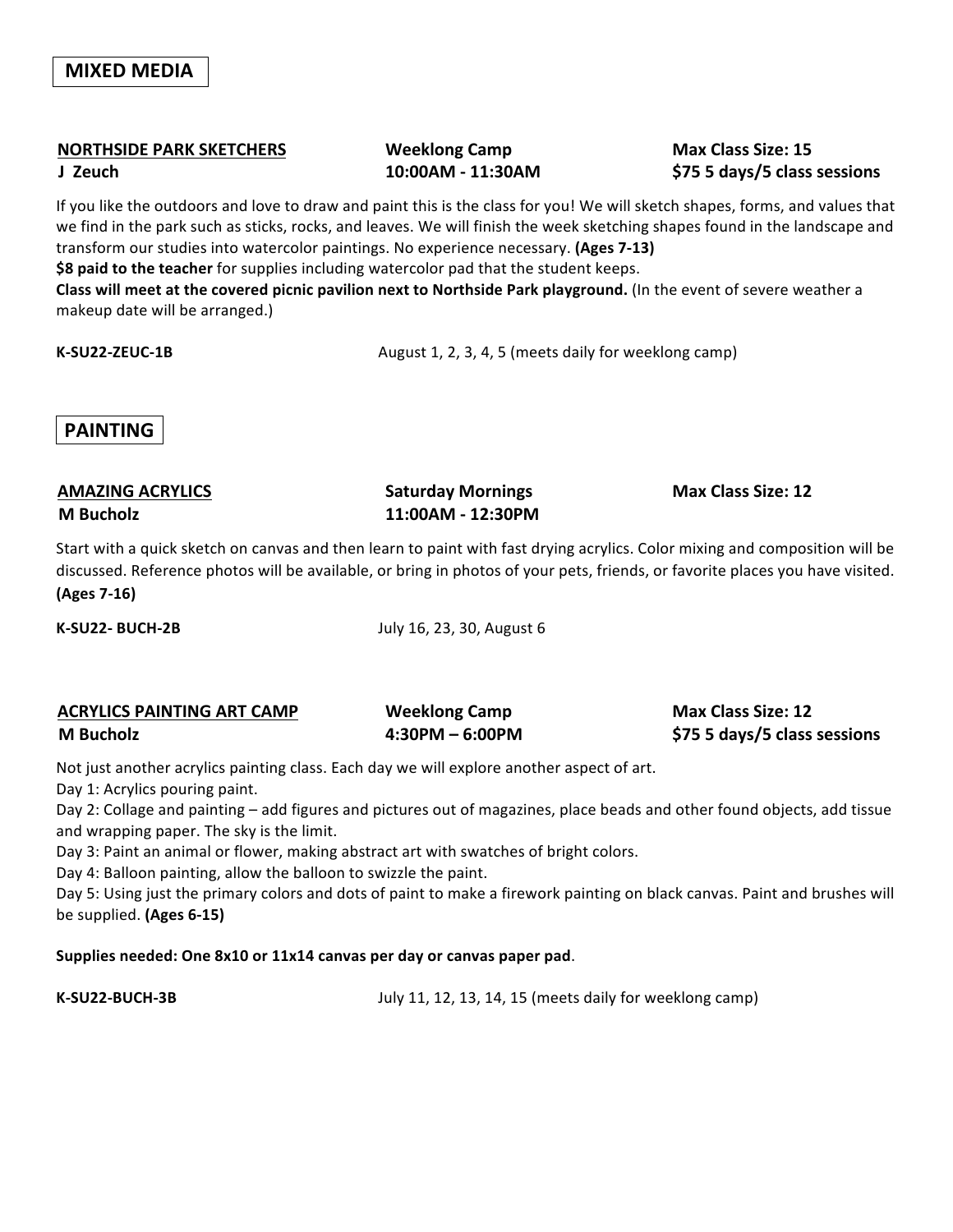### **AT A GLANCE CLASS SCHEDULE** YOUNG AND TEEN ARTISTS **2022 SUMMER SESSION B JULY 11 – AUGUST 6, 2022**

|                                | <b>Morning</b>                                                                                                                                                                                                                                                            | Late Afternoon                                                                      |
|--------------------------------|---------------------------------------------------------------------------------------------------------------------------------------------------------------------------------------------------------------------------------------------------------------------------|-------------------------------------------------------------------------------------|
| <b>SATURDAY</b>                | <b>BEGINNING COLORED PENCIL</b><br>(Ages 7-16) 9:00AM-10:30AM<br>Bucholz (Max: 12)<br><b>CARTOON DRAWING &amp;</b><br><b>STORYTELLING</b><br>(Ages 8-16) 9:30AM-11:00AM<br>Welch (Max: 10)<br><b>AMAZING ACRYLICS</b><br>(Ages 7-16) 11:00AM-12:30PM<br>Bucholz (Max: 12) |                                                                                     |
| <b>WEEKLONG</b><br><b>CAMP</b> | <b>NORTHSIDE PARK SKETCHERS</b><br>(Ages 7-13) 10:00AM-11:30AM<br>Zeuch (Zoik) (Max: 15)<br>August 1, 2, 3, 4, 5 (meets every day<br>for weeklong camp)                                                                                                                   | <b>ACRYLICS PAINTING ART CAMP</b><br>(Ages 6-15) 4:30PM-6:00PM<br>Bucholz (Max: 12) |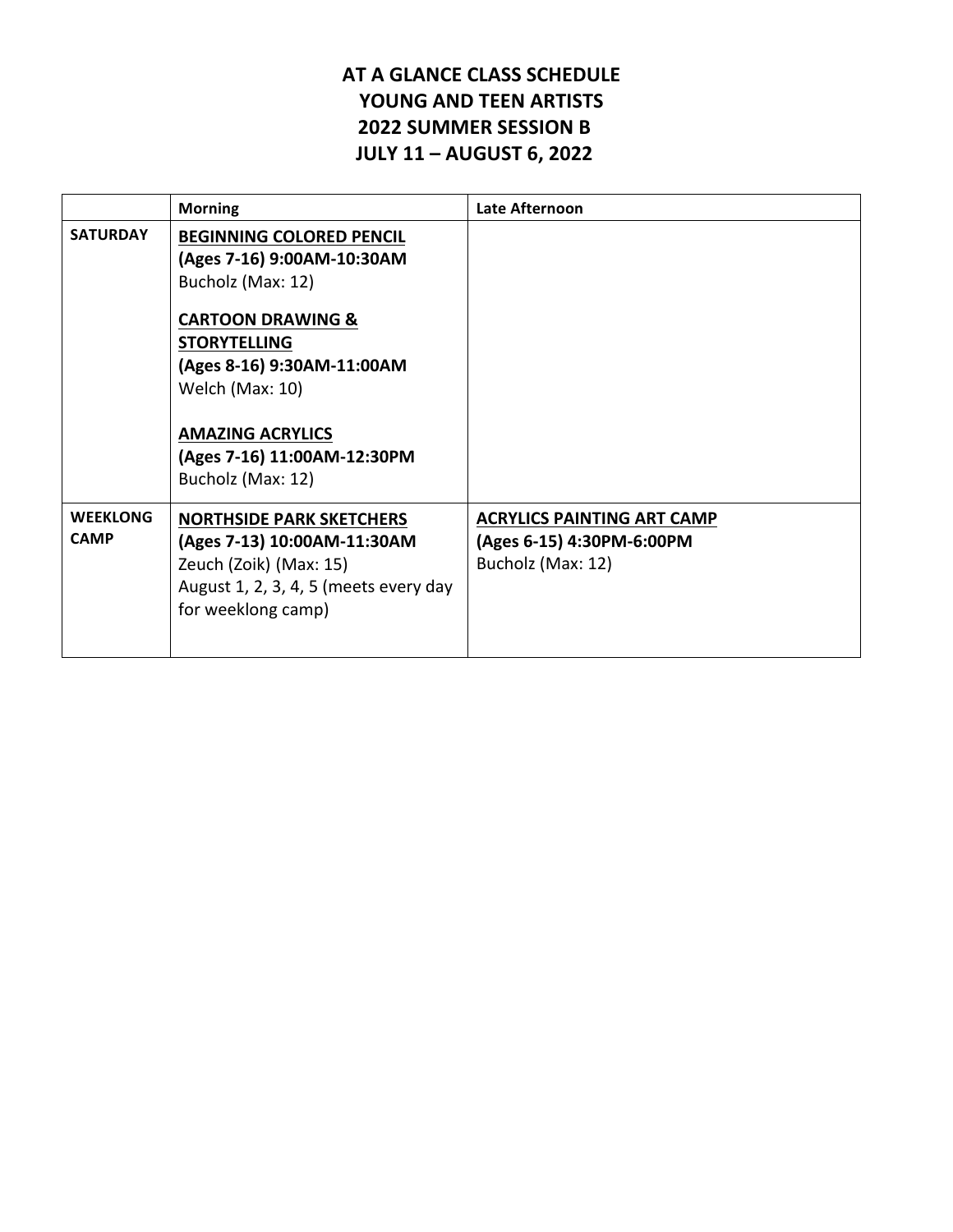### **REGISTRATION AND PAYMENT**

### Full payment is due at the time of registration prior to the first class. No class registration will be accepted without full payment.

**Online registration**: Credit Card only. Available anytime.

**In person registration:** Credit card, Cash, or Check. Only available Monday through Friday 9:00am-5:00pm, Saturday 9:00am -2:00pm

Phone registration: Credit Card only. Call 630-653-7090 on Monday through Friday 9:00am-5:00pm, Saturday 9:00am -2:00pm.

**Mail registration:** Credit Card or Check

**MISSED CLASS:** Classes are sold as a full session and refunds will not issued for any missed class. A missed class may be made up in other classes and times taught by the same teacher at the discretion of the instructor. Any student whose schedules will cause them to miss a significant number of classes in a session, may buy single classes at \$20 each on the day of the class, that is if the class is not full and with instructor approval.

REFUND POLICY AND CANCELLATIONS: Refunds will be made only if cancellation is made 5 business days prior to the first class. There will be a \$5 charge for processing a refund. Classes with insufficient enrollment will be canceled. All refunds will be sent through the mail. DPAL reserves the right to change dates, cancel, postpone, split, or combine classes.

**TRANSFERRING CLASSES:** Class registrations cannot be transferred from one class to another. Although students can cancel class registration and ask for a refund as long as cancellation occurs 5 days or more before the class begins and then select and pay for another class to replace it. There will be a \$5 processing fee for refund requests.

FINANCIAL ASSISTANCE: Scholarships are available for those in financial need. Contact us for further information or to request a form. DPAL offers a \$5 discount on class fee to senior citizens (62 years and older). Board members and full time staffers receive a discount on classes.

**SCHOLARSHIPS:** Application forms are available at the DPAL front desk.

PAY BY MAIL: Complete and mail this form with a check payable to the DuPage Art League. Include your name, address, and phone number. If the application is for a child, include the child's age. Mail completed form and check to: DuPage Art League, 218 West Front Street, Wheaton, Illinois 60187.

| CHILD'S NAME/AGE            |       |                          |  |  |           |       |                       |
|-----------------------------|-------|--------------------------|--|--|-----------|-------|-----------------------|
| PARENT'S NAME               |       |                          |  |  |           |       |                       |
| ADDRESS                     |       | <b>CITY</b>              |  |  |           | STATE | <b>ZIP Example 20</b> |
| <b>PHONE</b>                | EMAIL |                          |  |  |           |       |                       |
| <b>CLASS TITLE/ TEACHER</b> |       |                          |  |  |           |       |                       |
| <b>CLASS CODE:</b>          |       | <b>CIRCLE SESSION: A</b> |  |  | B C COST: |       |                       |
|                             |       |                          |  |  |           |       |                       |

YOUNG STUDENT AND TEEN ARTISTS

**FEES: \$65 FOR 4 weeks/4 class sessions**

**Weeklong Camp \$75 5 days/5 class sessions**